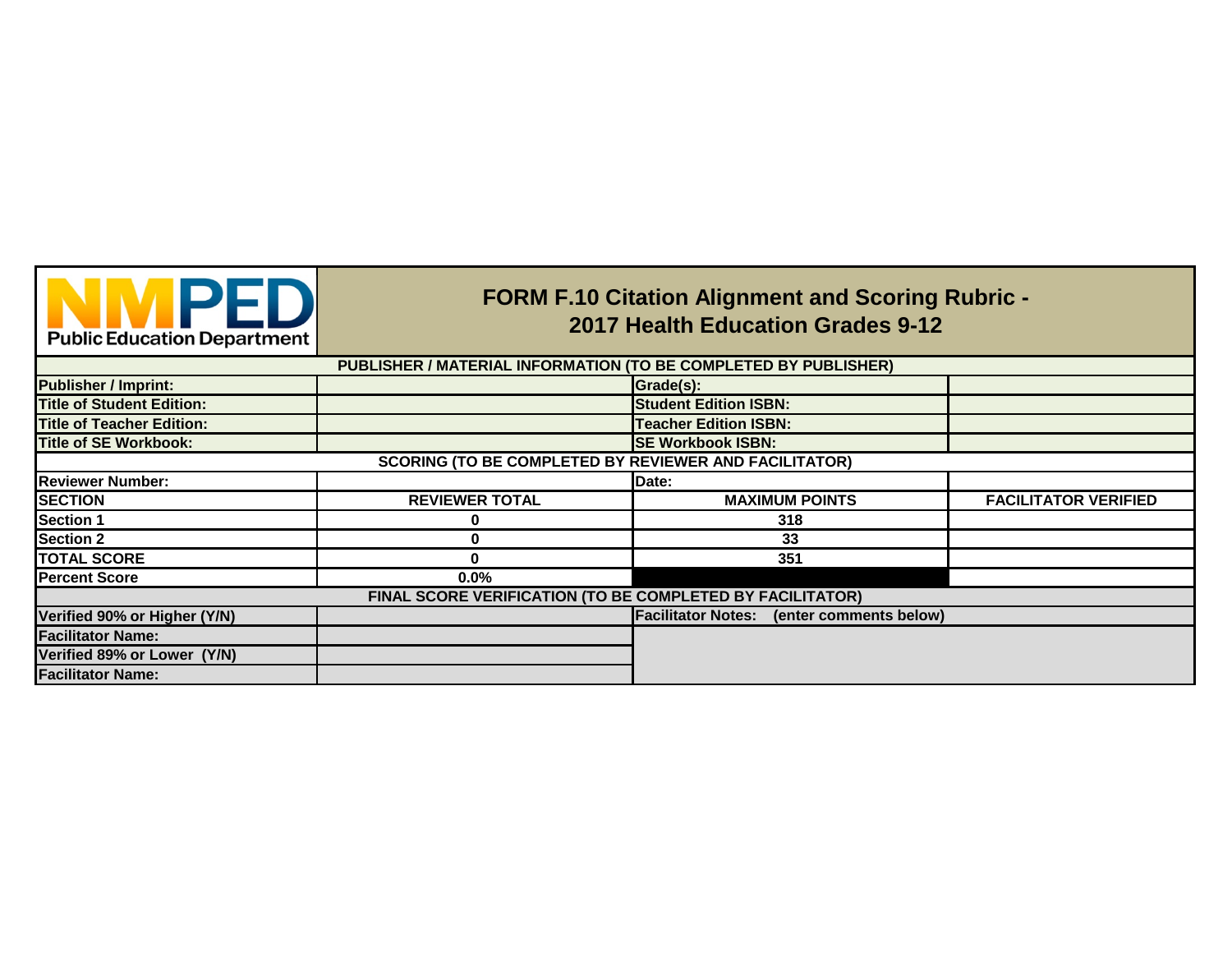|    | Criteria # SECTION 1: Content Standards, Benchmarks and Performance Standards                                                                                                   |                     |                     |                     |                     |              |                          |
|----|---------------------------------------------------------------------------------------------------------------------------------------------------------------------------------|---------------------|---------------------|---------------------|---------------------|--------------|--------------------------|
|    | <b>Publisher Instructions:</b>                                                                                                                                                  |                     |                     |                     |                     |              |                          |
|    | □ Section 1 criteria are scored as to whether the evidence demonstrates application of Bloom's Taxonomy at the higher levels.                                                   |                     |                     |                     |                     |              |                          |
|    | $\Box$ For Section 1 you may enter four citations per criteria.<br>□ Citations for Section 1 will refer to the Student Edition, Teacher Edition, or Student Workbook            |                     |                     |                     |                     |              |                          |
|    | Reviewer Instructions: Use the Student Edition, Teacher Edition, or Student Workbook to conduct this portion of the review.                                                     |                     |                     |                     |                     |              |                          |
|    | $\Box$ Three (3) points: The citation demonstrates Bloom's Level 3.                                                                                                             |                     |                     |                     |                     |              |                          |
|    | $\Box$ Two (2) points: The citation demonstrates Bloom's Level 2.                                                                                                               |                     |                     |                     |                     |              |                          |
|    | $\Box$ One (1) points: The citation demonstrates Bloom's Level 1.                                                                                                               |                     |                     |                     |                     |              |                          |
|    | $\square$ Zero (0) points: The citation does not meet Level 1, Level 2, or Level 3.                                                                                             |                     |                     |                     |                     |              |                          |
|    | Content Standard 1: Students will comprehend concepts related to health<br>promotion and disease prevention. Students will:                                                     | <b>1st Citation</b> | <b>2nd Citation</b> | <b>3rd Citation</b> | <b>4th Citation</b> | <b>SCORE</b> | <b>Reviewer Comments</b> |
|    |                                                                                                                                                                                 |                     |                     |                     |                     |              |                          |
|    | 9-12 Benchmark 1: analyze how behavior can impact health maintenance and disease prevention:                                                                                    |                     |                     |                     |                     |              |                          |
|    | I. differentiate between risks and benefits regarding choices in the areas related to<br>sexuality; nutrition; alcohol, tobacco and other drug use; physical activity; personal |                     |                     |                     |                     |              |                          |
|    | safety; mental, social and emotional well-being;                                                                                                                                |                     |                     |                     |                     |              |                          |
|    | 2. identify alternatives to health risk behaviors in the areas related to sexuality;                                                                                            |                     |                     |                     |                     |              |                          |
|    | nutrition; alcohol, tobacco and other drug use; physical activity; personal safety;                                                                                             |                     |                     |                     |                     |              |                          |
|    | mental, social and emotional well-being (i.e., abstinence, condom use, other                                                                                                    |                     |                     |                     |                     |              |                          |
|    | pregnancy prevention methods, selection of healthy food choices, "natural highs,"                                                                                               |                     |                     |                     |                     |              |                          |
|    | $etc.$ ):<br>3. identify ways to avoid health risk behaviors in the areas related to sexuality;                                                                                 |                     |                     |                     |                     |              |                          |
| 3  | nutrition; alcohol, tobacco and other drug use; physical activity; personal safety;                                                                                             |                     |                     |                     |                     |              |                          |
|    | mental, social and emotional well-being; discuss and analyze the difference(s)                                                                                                  |                     |                     |                     |                     |              |                          |
|    | between healthy and unhealthy relationships; and                                                                                                                                |                     |                     |                     |                     |              |                          |
| 4  | 4. explain how attitude(s) and behavior(s) affect health of self and others.                                                                                                    |                     |                     |                     |                     |              |                          |
|    | 9-12 Benchmark 2: describe the interrelationships of mental, emotional, social and physical health throughout life:                                                             |                     |                     |                     |                     |              |                          |
|    | identify and analyze how social systems, peer pressure and family history relate to                                                                                             |                     |                     |                     |                     |              |                          |
| 5  | mental, emotional, social and physical health throughout life;                                                                                                                  |                     |                     |                     |                     |              |                          |
|    | 2. describe the relationship between actions and consequences in the areas related<br>to sexuality; nutrition; alcohol, tobacco and other drug use; physical activity; personal |                     |                     |                     |                     |              |                          |
|    | safety; mental, social and emotional well-being and the impact on mental, emotional,                                                                                            |                     |                     |                     |                     |              |                          |
| 6  | social and physical health throughout life (i.e., unintended pregnancy, STI/HIV,                                                                                                |                     |                     |                     |                     |              |                          |
|    | chronic diseases, addiction, intentional and unintentional injuries, depression,                                                                                                |                     |                     |                     |                     |              |                          |
|    | suicide, etc.):                                                                                                                                                                 |                     |                     |                     |                     |              |                          |
|    | 3. explain relationship between risk behaviors and health behaviors in the areas                                                                                                |                     |                     |                     |                     |              |                          |
|    | related to sexuality; nutrition; alcohol, tobacco and other drug use; physical activity;                                                                                        |                     |                     |                     |                     |              |                          |
|    | personal safety; mental, social and emotional well-being (i.e., drinking and sexual<br>behavior, lack of physical activity/nutrition choices and chronic diseases, etc.);       |                     |                     |                     |                     |              |                          |
|    | 4. describe how emotions affect health behaviors in the areas related to sexuality;                                                                                             |                     |                     |                     |                     |              |                          |
|    | nutrition; alcohol, tobacco and other drug use; physical activity; personal safety;                                                                                             |                     |                     |                     |                     |              |                          |
| 8  | mental, social and emotional well-being (i.e., attraction, love, lust, infatuation,                                                                                             |                     |                     |                     |                     |              |                          |
|    | jealousy, anger, etc.); and                                                                                                                                                     |                     |                     |                     |                     |              |                          |
| 9  | 5. describe ways to manage stress (i.e., physical activity, relaxation, etc.);                                                                                                  |                     |                     |                     |                     |              |                          |
|    | 9-12 Benchmark 3: explain the impact of personal health behaviors on the functioning of body systems:                                                                           |                     |                     |                     |                     |              |                          |
|    | identify and analyze health behaviors in the areas related to sexuality; nutrition;                                                                                             |                     |                     |                     |                     |              |                          |
|    | alcohol, tobacco and other drug use; physical activity; personal safety; mental, social                                                                                         |                     |                     |                     |                     |              |                          |
| 10 | and emotional well-being on the functioning of body systrems (i.e., physical activity                                                                                           |                     |                     |                     |                     |              |                          |
|    | and the respiratory system, contracting a sexually-transmitted disease and the                                                                                                  |                     |                     |                     |                     |              |                          |
|    | reproductive system, etc.);                                                                                                                                                     |                     |                     |                     |                     |              |                          |
|    | 2. identify emotional and physical changes that occur during puberty; identify the                                                                                              |                     |                     |                     |                     |              |                          |
| 11 | impact of health screenings on personal health and wellness; identify ways in which                                                                                             |                     |                     |                     |                     |              |                          |
|    | diseases are transmitted (i.e., HIV, bacterial diseases, viral diseases, etc.); and                                                                                             |                     |                     |                     |                     |              |                          |
|    | 3. describe how untreated health conditions can affect the functioning of body                                                                                                  |                     |                     |                     |                     |              |                          |
|    | systems (i.e., an untreated sexually-transmitted infection on the reproductive                                                                                                  |                     |                     |                     |                     |              |                          |
| 12 | system, untreated asthma on the respiratory system, etc.); explain the benefits of                                                                                              |                     |                     |                     |                     |              |                          |
|    | healthy food choices and physical activity on body systems (i.e., weight gain/loss,<br>heart disease, diabetes, etc.).                                                          |                     |                     |                     |                     |              |                          |
|    |                                                                                                                                                                                 |                     |                     |                     |                     |              |                          |
|    | 9-12 Benchmark 4: analyze how the family, peers and community influence the health of individuals:                                                                              |                     |                     |                     |                     |              |                          |

| <b>4th Citation</b> | <b>SCORE</b> | <b>Reviewer Comments</b> |
|---------------------|--------------|--------------------------|
|                     |              |                          |
|                     |              |                          |
|                     |              |                          |
|                     |              |                          |
|                     |              |                          |
|                     |              |                          |
|                     |              |                          |
|                     |              |                          |
|                     |              |                          |
|                     |              |                          |
|                     |              |                          |
|                     |              |                          |
|                     |              |                          |
|                     |              |                          |
|                     |              |                          |
|                     |              |                          |
|                     |              |                          |
|                     |              |                          |
|                     |              |                          |
|                     |              |                          |
|                     |              |                          |
|                     |              |                          |
|                     |              |                          |
|                     |              |                          |
|                     |              |                          |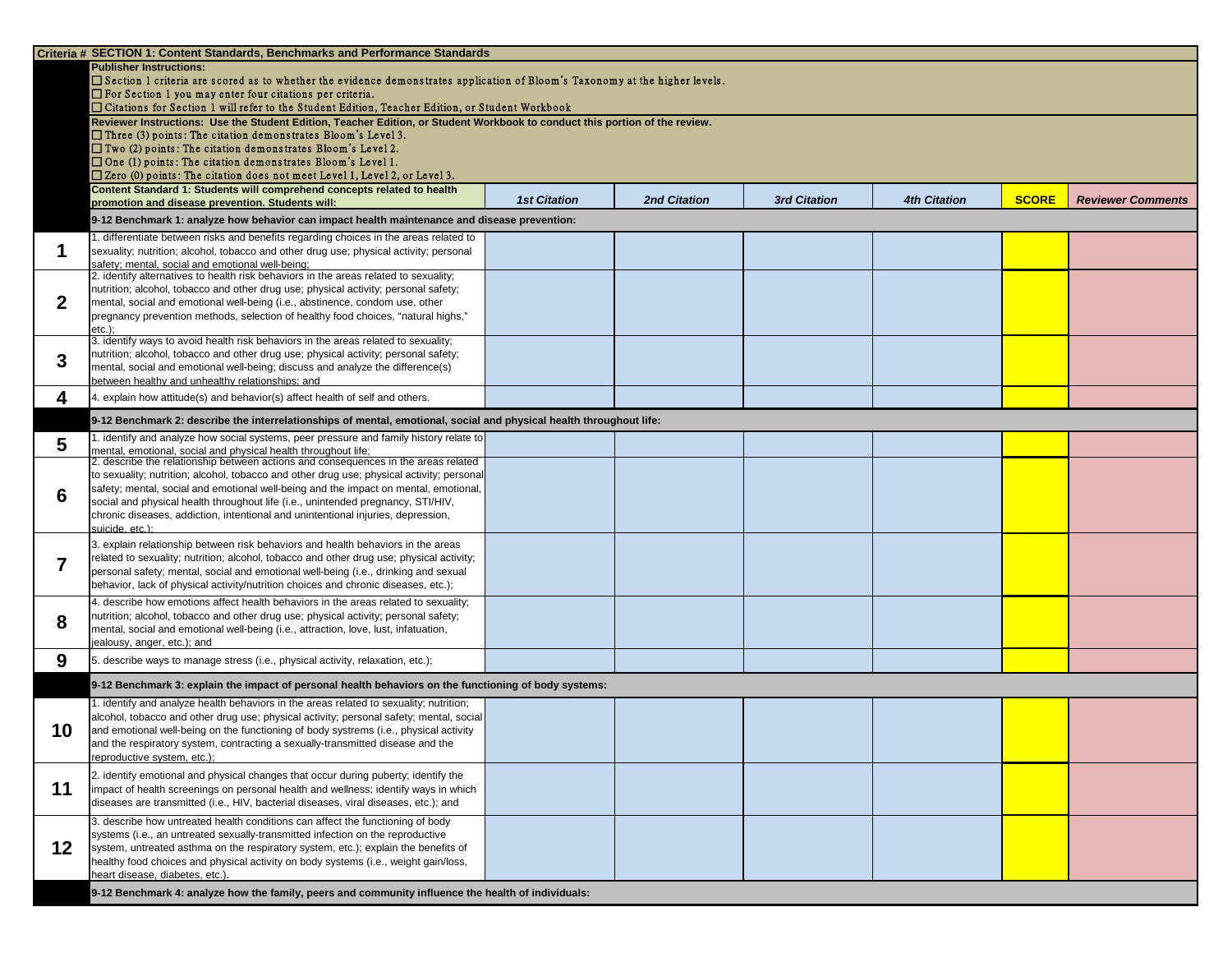|    | 1. identify and analyze how family, peers and community can be helpful or a                                                                                                                                                                                                                                                                                                                                                                                                                       |  |  |
|----|---------------------------------------------------------------------------------------------------------------------------------------------------------------------------------------------------------------------------------------------------------------------------------------------------------------------------------------------------------------------------------------------------------------------------------------------------------------------------------------------------|--|--|
| 13 | hindrance to healthy behaviors (i.e., family choices for meals, community norms for<br>sexual behavior, etc.);                                                                                                                                                                                                                                                                                                                                                                                    |  |  |
| 14 | 2. describe how family, peers and community influence the ability to apply refusal<br>skills in the areas related to sexuality; nutrition; alcohol, tobacco and other drug use;<br>physical activity; personal safety; mental, social and emotional well-being;                                                                                                                                                                                                                                   |  |  |
| 15 | 3. analyze how inappropriate behavior such as bullying, harassment and intentional<br>injury influence the health of individuals; and                                                                                                                                                                                                                                                                                                                                                             |  |  |
| 16 | 4. identify how family, peer and community factors influence personal health choices<br>in the areas related to sexuality; nutrition; alcohol, tobacco and other drug use;<br>physical activity; personal safety; mental, social and emotional well-being (i.e.,<br>religion, culture, family values, budget, etc.).                                                                                                                                                                              |  |  |
|    | 9-12 Benchmark 5: analyze how the environment influences the health of the community:                                                                                                                                                                                                                                                                                                                                                                                                             |  |  |
| 17 | 1. describe and analyze how behaviors practiced early in life can potentially affect<br>health problems during adulthood in the areas related to sexuality; nutrition; alcohol,<br>tobacco and other drug use; physical activity; personal safety; mental, social and<br>emotional well-being (i.e., smoking as a teenager and lung disease, poor nutritional<br>choice and lack of physical activity and chronic diseases, sexual activity/unprotected<br>sex and teen pregnancy/STI/HIV, etc.); |  |  |
| 18 | 2. demonstrate knowledge of pregnancy prevention and prevention of sexually<br>transmitted infections; understand human reproduction and how pregnancy can be<br>prevented through the use of various methods of contraception, including barrier<br>and hormonal methods; and                                                                                                                                                                                                                    |  |  |
| 19 | 3. understand the concept of sexually transmitted infections and recognize<br>prevention strategies including abstinence, the proper use of condoms and<br>immunizations.                                                                                                                                                                                                                                                                                                                         |  |  |
|    | 9-12 Benchmark 6: describe how to delay onset and reduce risks of potential health problems during adulthood:                                                                                                                                                                                                                                                                                                                                                                                     |  |  |
| 20 | 1. describe and analyze how behaviors practiced early in life can potentially affect<br>health problems during adulthood in the areas related to sexuality; nutrition; alcohol,<br>tobacco and other drug use; physical activity; personal safety; mental, social and<br>emotional well-being (i.e., smoking as a teenager and lung disease, poor nutritional<br>choice and lack of physical activity and chronic diseases, sexual activity/unprotected<br>sex and teen pregnancy/STI/HIV, etc.); |  |  |
| 21 | 2. demonstrate knowledge of pregnancy prevention and prevention of sexually<br>transmitted infections; understand human reproduction and how pregnancy can be<br>prevented through the use of various methods of contraception, including barrier<br>and hormonal methods; and                                                                                                                                                                                                                    |  |  |
| 22 | 3. understand the concept of sexually transmitted infections and recognize<br>prevention strategies including abstinence, the proper use of condoms and<br>immunizations.                                                                                                                                                                                                                                                                                                                         |  |  |
|    | 9-12 Benchmark 7: analyze how public health policies and government regulations influence health promotion and diseaseprevention:                                                                                                                                                                                                                                                                                                                                                                 |  |  |
| 23 | 1. research local, state and national regulations and policies that influence health<br>promotion and disease prevention in the areas related to sexuality; nutrition; alcohol,<br>tobacco and other drug use; physical activity; personal safety; mental, social and<br>emotional well-being; and                                                                                                                                                                                                |  |  |
| 24 | 2. identify how policies are developed that influence health promotion and disease<br>prevention in the areas related to sexuality; nutrition; alcohol, tobacco and other<br>drug use; physical activity; personal safety; mental, social and emotional well-being.                                                                                                                                                                                                                               |  |  |
|    | 9-12 Benchmark 8: analyze how the prevention and control of health problems are influenced by research and medical advances:                                                                                                                                                                                                                                                                                                                                                                      |  |  |
| 25 | 1. identify scientific journals, agencies and organizations that contribute to research<br>and medical advances in the areas related to sexuality; nutrition; alcohol, tobacco<br>and other drug use; physical activity; personal safety; mental, social and emotional<br>well-being; and                                                                                                                                                                                                         |  |  |
| 26 | 2. analyze how research and medical advances can influence health promotion and<br>disease prevention in the areas related to sexuality; nutrition; alcohol, tobacco and<br>other drug use; physical activity; personal safety; mental, social and emotional well-<br>being (i.e., new treatment in diabetes control, etc.)                                                                                                                                                                       |  |  |
|    | Content Standard 2: Students will demonstrate the ability to access valid health information and healthpromoting products and services. Students will:                                                                                                                                                                                                                                                                                                                                            |  |  |
|    | 9-12 Benchmark 1: evaluate the availability and validity of health information, products and services:                                                                                                                                                                                                                                                                                                                                                                                            |  |  |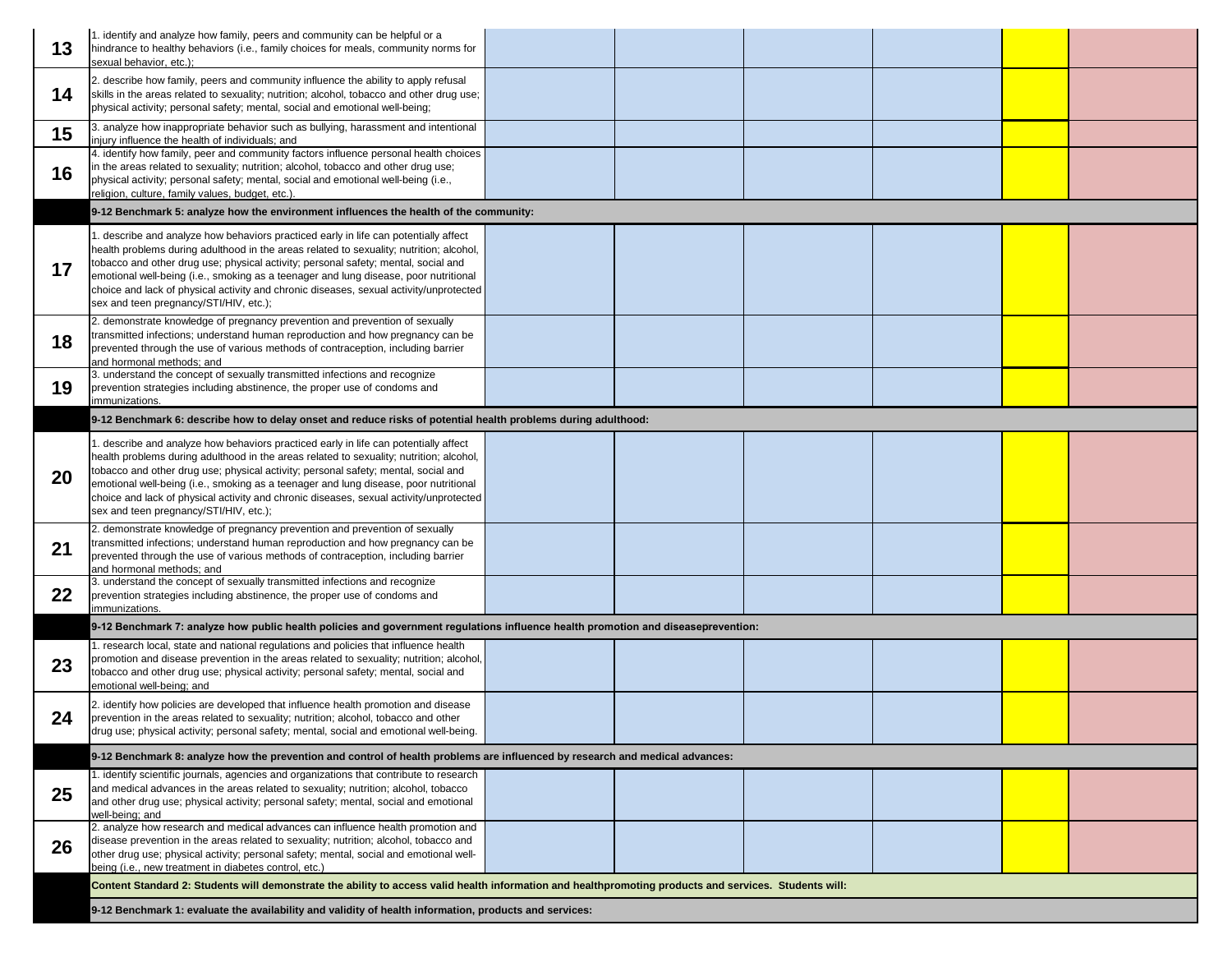| 27 | 1. explain and evaluate the functions and effectiveness of school and community<br>health information, products and services (i.e., school nurse, school-based health<br>center, public health office, private health care provider, etc.); and                                                                                                                                                        |  |  |
|----|--------------------------------------------------------------------------------------------------------------------------------------------------------------------------------------------------------------------------------------------------------------------------------------------------------------------------------------------------------------------------------------------------------|--|--|
| 28 | 2. evaluate health information products and services advertised by media;<br>demonstrate the ability to evaluate health information in the areas related to<br>sexuality; nutrition; alcohol, tobacco and other drug use; physical activity; personal<br>safety; mental, social and emotional well-being.                                                                                              |  |  |
|    | 9-12 Benchmark 2: demonstrate the ability to evaluate and utilize resources from home, school and community that provide validhealth information:                                                                                                                                                                                                                                                      |  |  |
|    | 1. evaluate how community resources can be accessed and utilized in the areas                                                                                                                                                                                                                                                                                                                          |  |  |
| 29 | related to sexuality; nutrition; alcohol, tobacco and other drug use; physical activity;<br>personal safety; mental, social and emotional well-being (i.e., school-based health<br>centers, primary care clinics, school nurse, etc.);                                                                                                                                                                 |  |  |
| 30 | 2. compare and contrast valid resources in the community in the areas related to<br>sexuality; nutrition; alcohol, tobacco and other drug use; physical activity; personal<br>safety; mental, social and emotional well-being;                                                                                                                                                                         |  |  |
| 31 | 3. identify and devise solutions to barriers for health care (i.e., costs, transportation,<br>culture, accessibility, etc.);                                                                                                                                                                                                                                                                           |  |  |
| 32 | 4. explain how community resources can be accessed and utilized in the areas<br>related to sexuality; nutrition; alcohol, tobacco and other drug use; physical activity;<br>personal safety; mental, social and emotional well-being; and                                                                                                                                                              |  |  |
| 33 | 5. compare and contrast valid resources in the community in the areas related to<br>sexuality; nutrition; alcohol, tobacco and other drug use; physical activity; personal<br>safety; mental, social and emotional well-being.                                                                                                                                                                         |  |  |
|    | 9-12 Benchmark 3: evaluate factors that influence personal selection of health products and services:                                                                                                                                                                                                                                                                                                  |  |  |
| 34 | 1. evaluate the characteristics that media uses to influence the selection of health<br>products and services;                                                                                                                                                                                                                                                                                         |  |  |
| 35 | 2. describe influences of cultural beliefs and how they influence personal selection of<br>health products and services;                                                                                                                                                                                                                                                                               |  |  |
| 36 | 3. explain factors in the community that influence health choices in the areas related<br>to sexuality; nutrition; alcohol, tobacco and other drug use; physical activity; personal<br>safety; mental, social and emotional well-being (i.e., religion, values, habits, budget,<br>etc.); and                                                                                                          |  |  |
| 37 | 4. demonstrate and discuss ways to avoid risky behavior in the areas related to<br>sexuality; nutrition; alcohol, tobacco and other drug use; physical activity; personal<br>safety; mental, social and emotional well-being                                                                                                                                                                           |  |  |
|    | 9-12 Benchmark 4: demonstrate the ability to access school and community health services for self and others:                                                                                                                                                                                                                                                                                          |  |  |
| 38 | 1. demonstrate the ability to access local health resources in the areas related to<br>sexuality; nutrition; alcohol, tobacco and other drug use; physical activity; personal<br>safety; mental, social and emotional well-being (i.e., school-based health centers,                                                                                                                                   |  |  |
|    | primary care clinics, local health facilities, walking trails, etc.); and                                                                                                                                                                                                                                                                                                                              |  |  |
| 39 | 2. demonstrate how to determine the appropriate school and community health<br>services in the areas related to sexuality; nutrition; alcohol, tobacco and other drug<br>use; physical activity; personal safety; mental, social and emotional well-being (i.e.,<br>where to go for immunizations, wellness check-up, pregnancy/STI/HIV testing, help<br>for depression, treatment for diabetes, etc.) |  |  |
|    | 9-12 Benchmark 5: analyze the cost and accessibility of health care services:                                                                                                                                                                                                                                                                                                                          |  |  |
|    | 1. demonstrate the ability to compare cost and accessibility of health care services                                                                                                                                                                                                                                                                                                                   |  |  |
| 40 | in the community and benefits of those that are more affordable<br>(i.e., walking vs. joining a club for exercise, public health clinic vs. private doctor,<br>sexual activity/unprotected sex vs. teen pregnancy/STI/HIV, etc.); and                                                                                                                                                                  |  |  |
| 41 | 2. analyze the availability and costs of health care services utilized in the areas<br>related to sexuality; nutrition; alcohol, tobacco and other drug use;<br>physical activity; personal safety; mental, social and emotional well-being (i.e., the<br>availability and cost of smoking cessation class, nutrition education programs,<br>prenatal care; etc.)                                      |  |  |
|    | 9-12 Benchmark 6: analyze situations requiring professional health services                                                                                                                                                                                                                                                                                                                            |  |  |
| 42 | 1. prepare a plan of action for risk behaviors in situations that may lead to negative<br>physical, social or emotional health consequences (i.e., abuse, bullying, sexual<br>assault, mental health, depression, suicide, domestic violence, teen pregnancy,<br>STI/HIV, etc.);                                                                                                                       |  |  |
|    |                                                                                                                                                                                                                                                                                                                                                                                                        |  |  |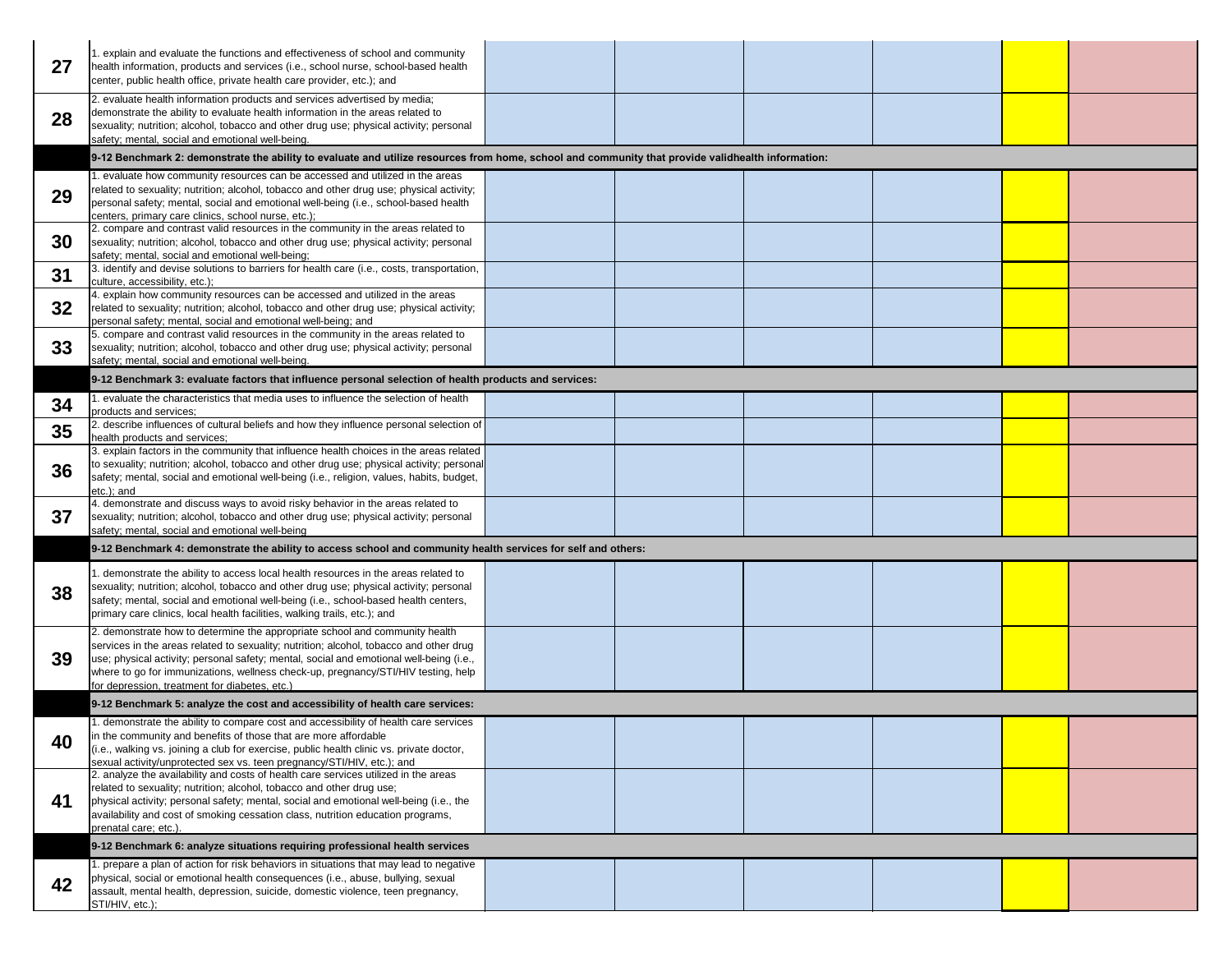| 43 | 2. analyze situations related to health crises and formulate solutions to intervene or<br>prevent the crisis (i.e., a friend tells you he is thinking about suicide; a friend tells<br>you he is smoking, a friend tells you she is pregnant, etc.); and                                                                                                                                         |  |  |
|----|--------------------------------------------------------------------------------------------------------------------------------------------------------------------------------------------------------------------------------------------------------------------------------------------------------------------------------------------------------------------------------------------------|--|--|
| 44 | 3. demonstrate how to access professional health services in your community.                                                                                                                                                                                                                                                                                                                     |  |  |
|    | Content Standard 3: Students will demonstrate the ability to practice health-enhancing behaviors and reduce health risks. Students will:                                                                                                                                                                                                                                                         |  |  |
|    | 9-12 Benchmark 1: analyze the role of individual responsibility for enhancing health:                                                                                                                                                                                                                                                                                                            |  |  |
| 45 | (a) analyze the significance of personal responsibility and consequences for healthy<br>behaviors in the areas related to sexuality; nutrition; alcohol, tobacco and other drug<br>use; physical activity; personal safety; mental, social and emotional well-being;                                                                                                                             |  |  |
| 46 | (b) demonstrate decision-making skills to determine personal health goals in the<br>areas related to sexuality; nutrition; alcohol, tobacco and other drug use; physical<br>activity; personal safety; mental, social and emotional well-being                                                                                                                                                   |  |  |
|    | 9-12 Benchmark 2: evaluate a personal health assessment to determine strategies for health enhancement and risk reduction                                                                                                                                                                                                                                                                        |  |  |
| 47 | 1. differentiate among health behaviors and health outcomes in the areas related to<br>sexuality; nutrition; alcohol, tobacco and other drug use; physical activity; personal<br>safety; mental, social and emotional well-being (i.e., the relationship between<br>physical activity, nutrition and chronic disease; the relationship between sexual<br>activity and teen pregnancy, etc.); and |  |  |
| 48 | 2. chart and analyze individual health assessment data that can help determine<br>health goals in the areas related to sexuality; nutrition; alcohol, tobacco and other<br>drug use; physical activity; personal safety; mental, social and emotional well-being<br>(i.e., physical fitness data, nutrition logs, youth reported data for risk and resiliency<br>factors, etc.).                 |  |  |
|    | 9-12 Benchmark 3: analyze the short-term and long-term consequences of safe, risky and harmful behaviors:                                                                                                                                                                                                                                                                                        |  |  |
| 49 | 1. demonstrate skills to avoid risky or harmful behaviors in relationships (i.e.,<br>abstinence or birth control methods to avoid teen pregnancy, mediation skills to<br>avoid conflict, practice refusal skills to avoid smoking or drugs, etc.);                                                                                                                                               |  |  |
| 50 | 2. recognize and analyze negative or harmful behaviors in relationships and identify<br>strategies to resolve the situation; and                                                                                                                                                                                                                                                                 |  |  |
| 51 | 3. identify consequences of risky and harmful behaviors on self and others in the<br>areas related to sexuality; nutrition; alcohol, tobacco and other drug use; physical<br>activity; personal safety; mental, social and emotional well-being.                                                                                                                                                 |  |  |
|    | 9-12 Benchmark 4: develop management strategies to improve or maintain personal, family, peer and community health:                                                                                                                                                                                                                                                                              |  |  |
| 52 | 1. describe personal, family, peer, community and cultural strengths in maintaining<br>or improving healthy behaviors (i.e., eating patterns and physical activity related to<br>healthy behaviors; tobacco, alcohol or other drug use; how families deal with conflict;<br>etc.); and                                                                                                           |  |  |
| 53 | 2. develop personal, family, community and cultural health goals and management<br>strategies for achieving the goals in the areas related to sexuality; nutrition; alcohol,<br>tobacco and other drug use; physical activity; personal safety; mental, social and<br>emotional well-being                                                                                                       |  |  |
|    | 9-12 benchmark 5: develop injury prevention strategies for personal, family, peer and community health:                                                                                                                                                                                                                                                                                          |  |  |
| 54 | 1. analyze personal, family, peer and community factors that contribute to intentional<br>and unintentional injuries (i.e., use of alcohol or other drugs, steroid use, food<br>safety, etc.);                                                                                                                                                                                                   |  |  |
| 55 | 2. describe prevention strategies to avoid intentional and unintentional injuries;                                                                                                                                                                                                                                                                                                               |  |  |
| 56 | 3. demonstrate refusal skills related to personal safety in the areas of physical,<br>emotional or sexual abuse; and                                                                                                                                                                                                                                                                             |  |  |
| 57 | 4. demonstrate effective negotiation and risk avoidance strategies for avoiding<br>unwanted sexual activity.                                                                                                                                                                                                                                                                                     |  |  |
|    | 9-12 Benchmark 6: demonstrate ways to avoid and reduce threatening situations:                                                                                                                                                                                                                                                                                                                   |  |  |
| 58 | 1. recognize threatening situations and formulate strategies to reduce them in the<br>areas related to sexuality; nutrition; alcohol, tobacco and other drug use; physical<br>activity; personal safety; mental, social and emotional well-being;                                                                                                                                                |  |  |
| 59 | 2. demonstrate refusal skills in the context of dangerous situations (i.e., tobacco,<br>alcohol, other drugs, date rape, etc.);                                                                                                                                                                                                                                                                  |  |  |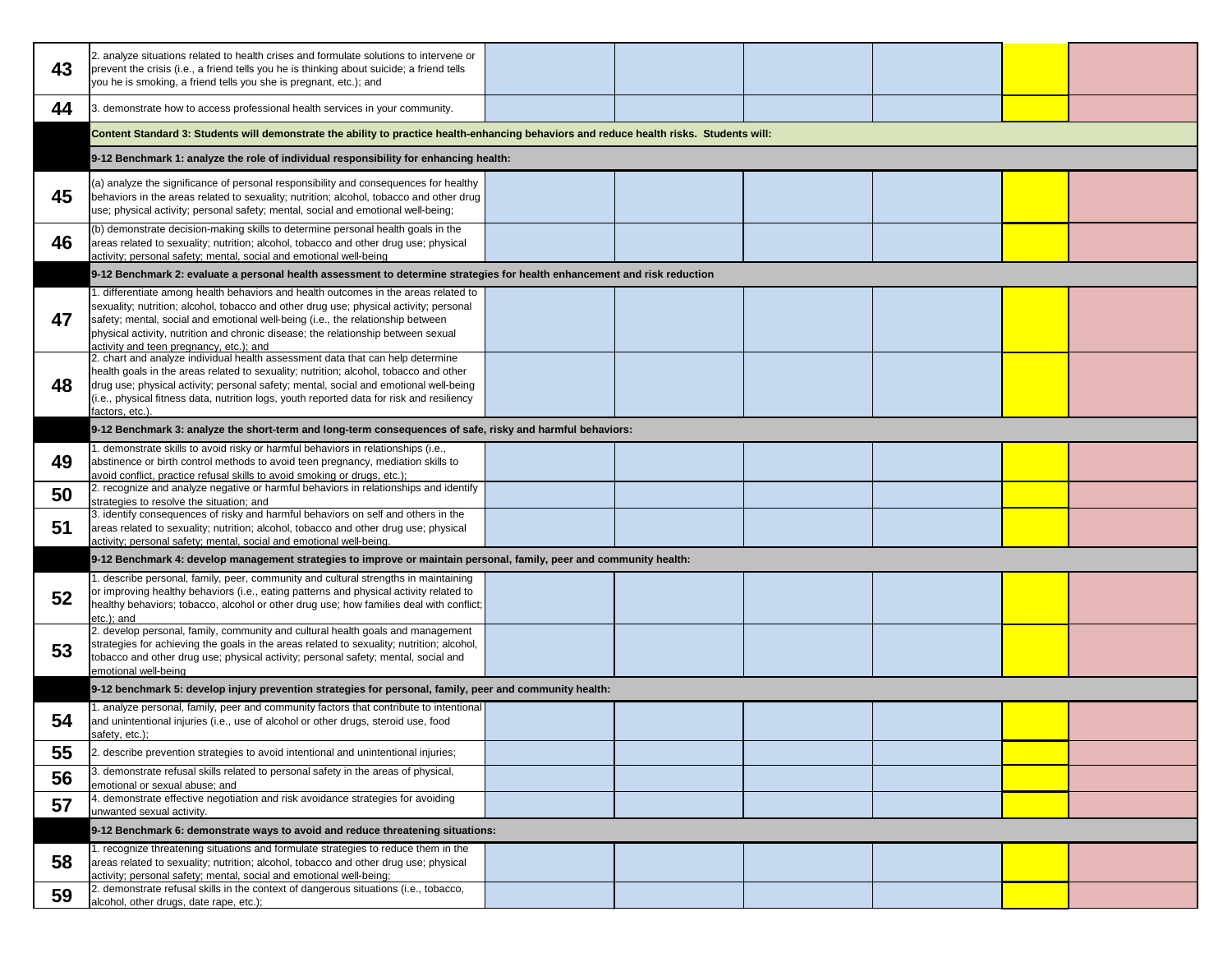| 60 | 3. reflect on the possible outcomes of being in dangerous situations and explain<br>different options that could have been chosen (i.e., riding a motorcycle without a<br>helmet, driving a car while intoxicated, having unprotected sex, etc.); and.                                                                                                                                            |  |  |
|----|---------------------------------------------------------------------------------------------------------------------------------------------------------------------------------------------------------------------------------------------------------------------------------------------------------------------------------------------------------------------------------------------------|--|--|
| 61 | 4. demonstrate effective negotiation and risk avoidance strategies for avoiding<br>unwanted sexual activity.                                                                                                                                                                                                                                                                                      |  |  |
|    | 9-12 Benchmark 7: evaluate strategies to manage stress:                                                                                                                                                                                                                                                                                                                                           |  |  |
| 62 | 1. evaluate stressors and strategies to reduce their harmful effects;                                                                                                                                                                                                                                                                                                                             |  |  |
| 63 | 2. explain the immediate and long-term effects of stress on the body;                                                                                                                                                                                                                                                                                                                             |  |  |
| 64 | 3. demonstrate ways to manage stress.                                                                                                                                                                                                                                                                                                                                                             |  |  |
|    | Content Standard 4: Students will analyze the influence of culture, media, technology and other factors on health. Students will:                                                                                                                                                                                                                                                                 |  |  |
|    | 9-12 Benchmark 1: analyze how cultural practices can enrich or challenge health behaviors:                                                                                                                                                                                                                                                                                                        |  |  |
| 65 | 1. explain how cultural practices (both positive and negative) in the school and<br>community contribute to health, safety and personal choices in the areas related to<br>sexuality; nutrition; alcohol, tobacco and other drug use; physical activity; personal<br>safety; mental, social and emotional wellbeing;                                                                              |  |  |
| 66 | 2. analyze how the media and culture portray gender roles (i.e., aggressive behavior<br>for boys vs. submissive behavior for girls, media portrayal of sexual behavior for<br>each gender, etc.); and                                                                                                                                                                                             |  |  |
| 67 | 3. analyze cultural values and beliefs compared with personal values and beliefs in<br>the areas related to sexuality; nutrition; alcohol, tobacco and other drug use;<br>physical activity; personal safety; mental, social and emotional well-being.                                                                                                                                            |  |  |
|    | 9-12 Benchmark 2: evaluate the effect of media and other factors on personal, family, peer and community health:                                                                                                                                                                                                                                                                                  |  |  |
| 68 | 1. analyze health-related advertisements and their influences on health behaviors<br>(i.e., messages around sexual behavior, STI/HIV, condom use, exercise, nutrition,<br>violence, alcohol, etc.);                                                                                                                                                                                               |  |  |
| 69 | 2. explain positive and negative health messages from media and other sources in<br>the areas related to sexuality; nutrition; alcohol, tobacco and other drug use;<br>physical activity; personal safety; mental, social and emotional well-being (i.e.,<br>condom use vs. unprotected sex, smoking vs. nonsmoking, using a seat belt or not,<br>healthy vs. unhealthy eating habits, etc.); and |  |  |
| 70 | 3. analyze sources that can help to determine if media messages are true or false;<br>demonstrate refusal skills in choices related to media messages                                                                                                                                                                                                                                             |  |  |
|    | 9-12 Benchmark 3: evaluate the impact of technology on personal, family, peer and community health:                                                                                                                                                                                                                                                                                               |  |  |
| 71 | 1. analyze the purposes for technology and its impact on personal, family, peer and<br>community health in the areas related to sexuality; nutrition; alcohol, tobacco and<br>other drug use; physical activity; personal safety; mental, social and emotional well-<br>being (i.e., internet, medical, conveniences, communication, etc.); and                                                   |  |  |
| 72 | 2. compare and contrast how advances in technology positively or negatively impact<br>personal, family, peer and community health (i.e., use of computers and television<br>vs. physical activity time, effects on communication skills, access to medical care,<br>$etc.$ )                                                                                                                      |  |  |
|    | Content Standard 5: Students will demonstrate the ability to use interpersonal communication skills to enhance health. Students will:                                                                                                                                                                                                                                                             |  |  |
|    | 9-12 Benchmark 1: demonstrate skills for communicating effectively with family, peers and others                                                                                                                                                                                                                                                                                                  |  |  |
| 73 | 1. role play and analyze effective verbal and non-verbal communication skills with<br>family, peers and others in the areas related to sexuality; nutrition; alcohol, tobacco<br>and other drug use; physical activity; personal safety; mental, social and emotional<br>well-being; and                                                                                                          |  |  |
| 74 | 2. compare and contrast effective and ineffective verbal and non-verbal<br>communication skills with family, peers and others in the areas related to sexuality;<br>nutrition; alcohol, tobacco and other drug use; physical activity; personal safety;<br>mental, social and emotional well-being                                                                                                |  |  |
|    | 9-12 Benchmark 2: analyze how interpersonal communication affects relationships:                                                                                                                                                                                                                                                                                                                  |  |  |
| 75 | 1. analyze how cultural diversity influences verbal and non-verbal communication:<br>and                                                                                                                                                                                                                                                                                                          |  |  |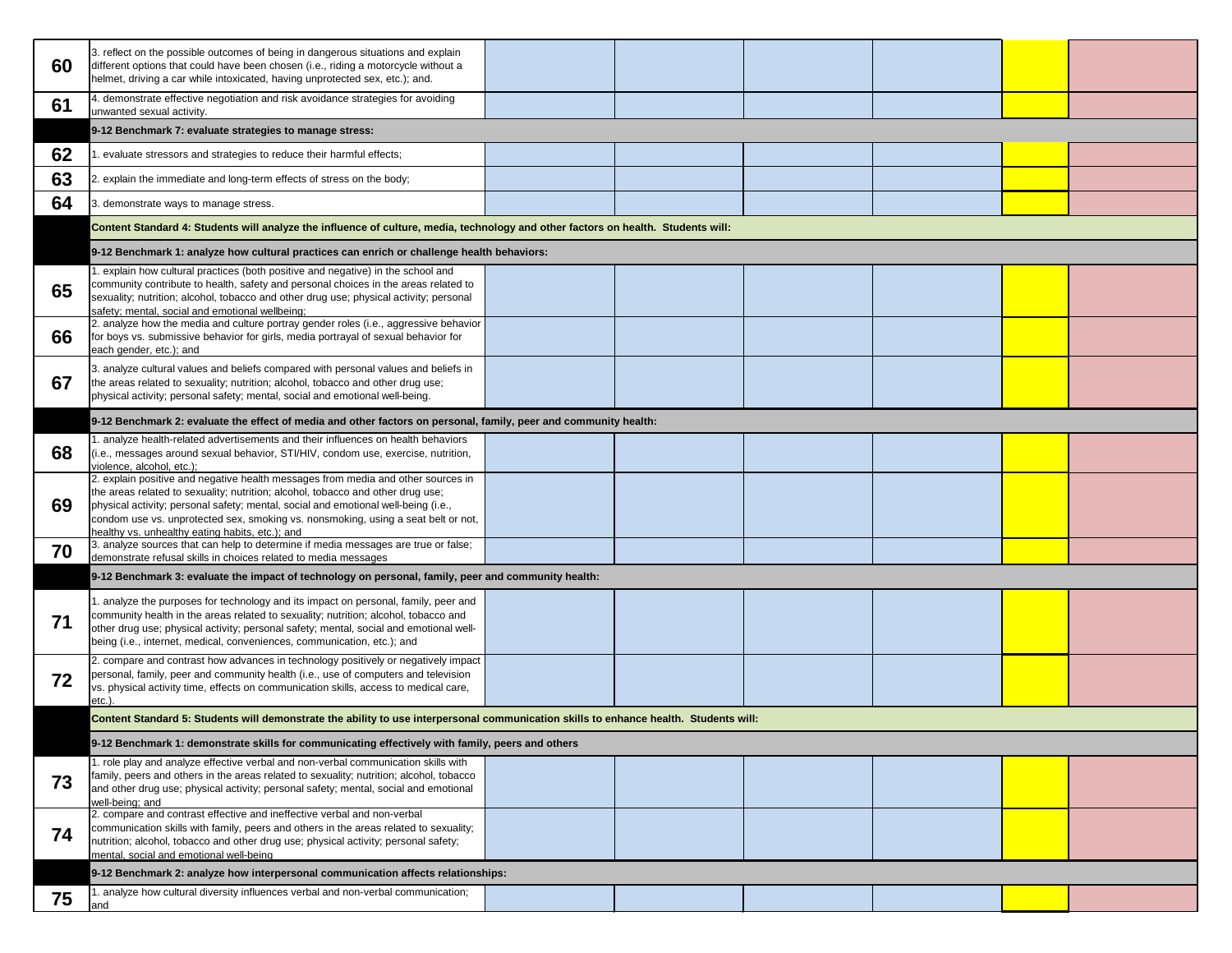| 76 | 2. role play and analyze interpersonal communications skills that affect relationships<br>in the areas related to sexuality; nutrition; alcohol tobacco, and other drug use;<br>physical activity; personal safety; mental, social and emotional well-being.                                  |  |  |  |  |
|----|-----------------------------------------------------------------------------------------------------------------------------------------------------------------------------------------------------------------------------------------------------------------------------------------------|--|--|--|--|
|    | 9-12 Benchmark 3: demonstrate positive ways to express needs, wants and feelings:                                                                                                                                                                                                             |  |  |  |  |
| 77 | 1. analyze feelings associated with different situations (i.e., conflict -<br>frustration/satisfaction; birthday - happy/excited, etc.);                                                                                                                                                      |  |  |  |  |
| 78 | 2. role play and analyze how to express feelings in a positive way; and                                                                                                                                                                                                                       |  |  |  |  |
| 79 | 3. role play and analyze how to respond appropriately to other people's needs, wants<br>and feelings                                                                                                                                                                                          |  |  |  |  |
|    | 9-12 Benchmark 4: demonstrate ways to communicate care, consideration and respect of self and others:                                                                                                                                                                                         |  |  |  |  |
| 80 | 1. role play and analyze both verbal and non-verbal ways to show care,<br>consideration and respect for self and others in the areas related to sexuality;<br>nutrition; alcohol, tobacco and other drug use; physical activity; personal safety;<br>mental, social and emotional well-being. |  |  |  |  |
|    | 9-12 Benchmark 5: demonstrate strategies for solving interpersonal conflicts without harming self or others:                                                                                                                                                                                  |  |  |  |  |
| 81 | 1. demonstrate skills used in conflict resolution in the areas related to sexuality;<br>nutrition; alcohol, tobacco and other drug use; physical activity; personal safety;<br>mental, social and emotional well-being;                                                                       |  |  |  |  |
| 82 | 2. describe and analyze aggressive, passive and assertive ways to respond to<br>conflict; and                                                                                                                                                                                                 |  |  |  |  |
| 83 | 3. explain and demonstrate means to use a variety of conflict resolution skills in the<br>areas related to sexuality; nutrition; alcohol, tobacco and other drug use; physical<br>activity; personal safety; mental, social and emotional well-being                                          |  |  |  |  |
|    | 9-12 Benchmark 6: demonstrate refusal, negotiation and collaboration skills to avoid potentially harmful situations:                                                                                                                                                                          |  |  |  |  |
| 84 | 1. describe and analyze risky situations in the areas related to sexuality; nutrition;<br>alcohol, tobacco and other drug use; physical activity; personal safety; mental, social<br>and emotional well-being and identify appropriate responses;                                             |  |  |  |  |
| 85 | 2. role play and analyze refusal and negotiation skills in the areas related to<br>sexuality; nutrition; alcohol, tobacco and other drug use; physical activity; personal<br>safety; mental, social and emotional well-being; and                                                             |  |  |  |  |
| 86 | 3. demonstrate effective negations and risk avoidance strategies (i.e., avoiding<br>unwanted pregnancy, alcohol tobacco and other drug use, bullying behavior, poor<br>nutritional choices, physical inactivity, etc.)                                                                        |  |  |  |  |
|    | 9-12 Benchmark 7: analyze the possible causes of conflict in schools, families and communities:                                                                                                                                                                                               |  |  |  |  |
| 87 | 1. discuss and analyze possible causes of conflict among youth in schools and<br>communities in the areas related to sexuality; nutrition; alcohol, tobacco and other<br>drug use; physical activity; personal safety; mental, social and emotional well-being;<br>and                        |  |  |  |  |
| 88 | 2. design possible solutions to resolving conflict among youth in schools and<br>communities in the areas related to sexuality; nutrition; alcohol, tobacco and other<br>drug use; physical activity; personal safety; mental, social and emotional well-being.                               |  |  |  |  |
|    | 9-12 Benchmark 8: demonstrate strategies to prevent conflict:                                                                                                                                                                                                                                 |  |  |  |  |
| 89 | 1. demonstrate and analyze conflict resolution skills in the areas related to sexuality;<br>nutrition; alcohol, tobacco and other drug use; physical activity; personal safety;<br>mental, social and emotional well-being.                                                                   |  |  |  |  |
|    | Content Standard 6: Students will demonstrate the ability to use goal-setting and decision-making skills to enhance health. Students will:                                                                                                                                                    |  |  |  |  |
|    | 9-12 Benchmark 1: demonstrate the ability to utilize various strategies when making decisions related to health needs and risks ofyoung adults:                                                                                                                                               |  |  |  |  |
| 90 | 1. analyze and demonstrate strategies used to make healthy decisions in the areas<br>related to sexuality; nutrition; alcohol, tobacco and other drug use; physical activity;<br>personal safety; mental, social and emotional well-being.                                                    |  |  |  |  |
|    | 9-12 Benchmark 2: analyze health concerns that require collaborative decision-making:                                                                                                                                                                                                         |  |  |  |  |
| 91 | 1. describe health issues that require decision-making in the areas related to<br>sexuality; nutrition; alcohol, tobacco and other drug use; physical activity; personal<br>safety; mental, social and emotional well-being; and                                                              |  |  |  |  |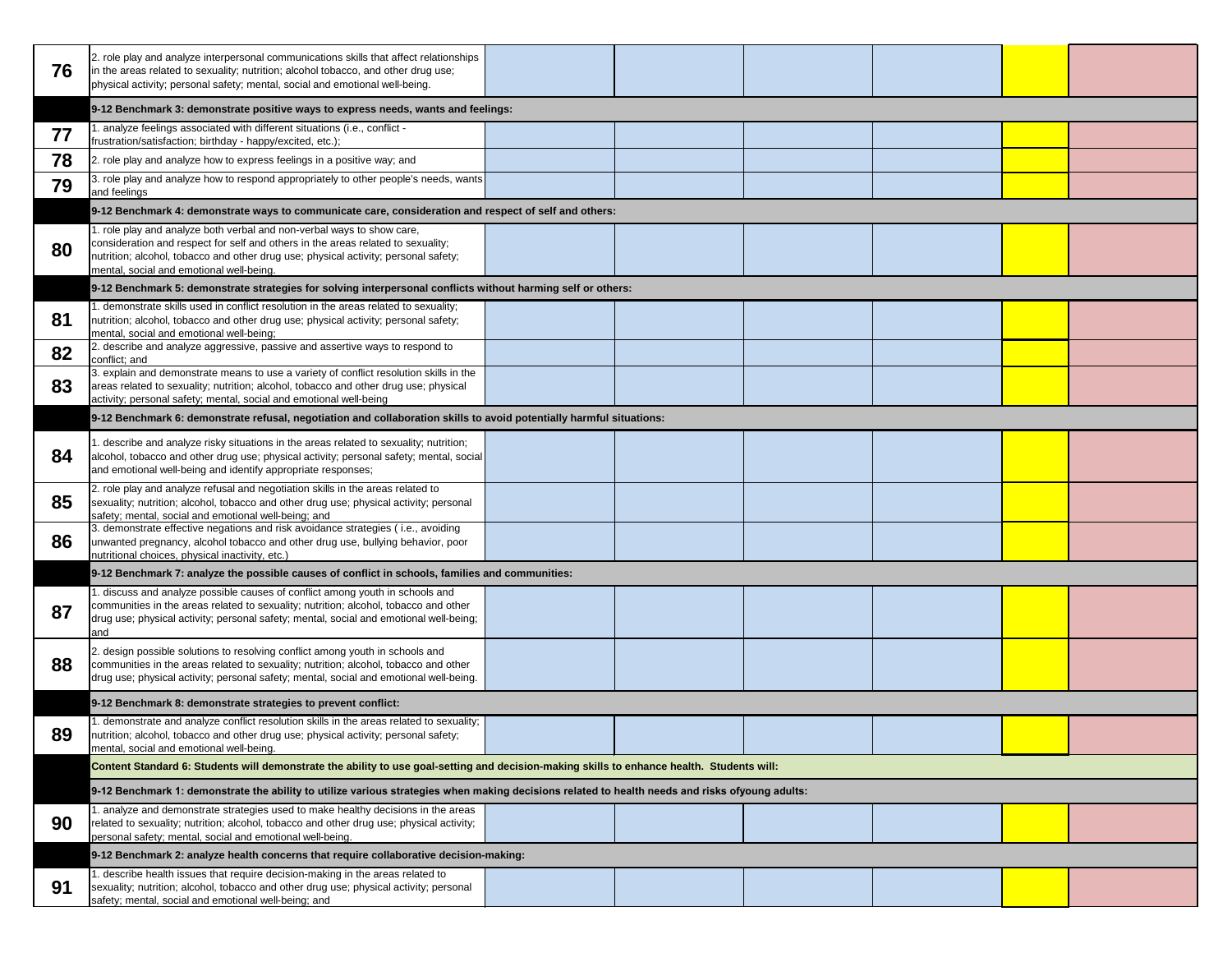| 92  | 2. role play and analyze the difference between making an individual decision or<br>collaborating with others in the areas related to sexuality; nutrition; alcohol, tobacco<br>and other drug use; physical activity; personal safety; mental, social and emotional<br>well-being.                                                                                                                                                                                                                     |  |  |  |  |
|-----|---------------------------------------------------------------------------------------------------------------------------------------------------------------------------------------------------------------------------------------------------------------------------------------------------------------------------------------------------------------------------------------------------------------------------------------------------------------------------------------------------------|--|--|--|--|
|     | 9-12 Benchmark 3: predict the immediate and long-term impact of health decisions on the individual, family, peers and community:                                                                                                                                                                                                                                                                                                                                                                        |  |  |  |  |
| 93  | 1. predict how specific decisions result in various consequences in the areas related<br>to sexuality; nutrition; alcohol, tobacco and other drug use; physical activity; personal<br>safety; mental, social and emotional well-being (i.e., the decision to use a condom if<br>sexually active will help prevent an unwanted pregnancy or sexually transmitted<br>infection, the decision not to drink at the party will help prevent making other risk-<br>taking decisions while intoxicated, etc.); |  |  |  |  |
| 94  | 2. predict and analyze how impulsive actions relate to consequences in the areas<br>related to sexuality; nutrition; alcohol, tobacco and other drug use; physical activity;<br>personal safety; mental, social and emotional well-being (i.e., having sex without<br>protection can lead to unwanted pregnancy or sexually transmitted infections; taking<br>drugs can lead to addictive behavior, etc.);                                                                                              |  |  |  |  |
| 95  | 3. predict and analyze how personal decisions in the areas related to sexuality;<br>nutrition; alcohol, tobacco and other drug use; physical activity; personal safety;<br>mental, social and emotional well-being contribute to the well-being of self, family,<br>peers and communities.                                                                                                                                                                                                              |  |  |  |  |
|     | 9-12 Benchmark 4: implement a plan for attaining a personal health goal; grades 9-12 performance standards:                                                                                                                                                                                                                                                                                                                                                                                             |  |  |  |  |
| 96  | 1. analyze the relationship between health behaviors and personal outcomes in the<br>areas related to sexuality; nutrition; alcohol, tobacco and other<br>drug use; physical activity; personal safety; mental, social and emotional well-being;<br>and                                                                                                                                                                                                                                                 |  |  |  |  |
| 97  | 2. create strategies and implement a plan to attain a realistic personal health goal in<br>at least one of the areas related to sexuality; nutrition; alcohol,<br>tobacco and other drug use; physical activity; personal safety; mental, social and<br>emotional well-being                                                                                                                                                                                                                            |  |  |  |  |
|     | 9-12 Benchmark 5: evaluate progress toward achieving personal health goals:                                                                                                                                                                                                                                                                                                                                                                                                                             |  |  |  |  |
| 98  | 1. create strategies and implement an evaluation plan in attaining a realistic<br>personal health goal in at least one of the areas related to sexuality; nutrition;<br>alcohol, tobacco and other drug use; physical activity; personal safety; mental, social<br>and emotional well-being.                                                                                                                                                                                                            |  |  |  |  |
|     | 9-12 Benchmark 6: formulate an effective plan for lifelong health                                                                                                                                                                                                                                                                                                                                                                                                                                       |  |  |  |  |
| 99  | 1. develop and implement a personal wellness plan that includes both short and long<br>term goals and describe how that plan can be effective for lifelong health and<br>wellness.                                                                                                                                                                                                                                                                                                                      |  |  |  |  |
|     | Content Standard 7: Students will demonstrate the ability to advocate for personal, family, peer and community health. Students will:                                                                                                                                                                                                                                                                                                                                                                   |  |  |  |  |
|     | 9-12 Benchmark 1: evaluate the effectiveness of communication methods for accurately expressing health information and ideas                                                                                                                                                                                                                                                                                                                                                                            |  |  |  |  |
| 100 | 1. role play and evaluate different ways to communicate health issues in the areas<br>related to sexuality; nutrition; alcohol, tobacco and other drug use; physical activity;<br>personal safety; mental, social and emotional well-being.                                                                                                                                                                                                                                                             |  |  |  |  |
|     | 9-12 Benchmark 2: express information and opinions about health issues:                                                                                                                                                                                                                                                                                                                                                                                                                                 |  |  |  |  |
| 101 | 1. define and analyze information and opinions about health issues in the areas<br>related to sexuality; nutrition; alcohol, tobacco and other drug use; physical activity;<br>personal safety; mental, social and emotional well-being;                                                                                                                                                                                                                                                                |  |  |  |  |
|     | 9-12 Benchmark 3: utilize strategies to overcome barriers when communicating information, ideas, feelings and opinions abouthealth issues:                                                                                                                                                                                                                                                                                                                                                              |  |  |  |  |
| 102 | 1. analyze barriers to effective communication about health issues in the areas<br>related to sexuality; nutrition; alcohol, tobacco and other drug use; physical activity;<br>personal safety; mental, social and emotional well-being and illustrate ways to<br>overcome those barriers.                                                                                                                                                                                                              |  |  |  |  |
|     | 9-12 Benchmark 4: demonstrate the ability to influence and support others in making health-enhancing choices:                                                                                                                                                                                                                                                                                                                                                                                           |  |  |  |  |
| 103 | 1. role play and analyze how to help others make healthy choices in the areas<br>related to sexuality; nutrition; alcohol, tobacco and other drug use; physical activity;<br>personal safety; mental, social and emotional well-being.                                                                                                                                                                                                                                                                  |  |  |  |  |
|     | 9-12 Benchmark 5: demonstrate the ability to work cooperatively when advocating for healthy communities                                                                                                                                                                                                                                                                                                                                                                                                 |  |  |  |  |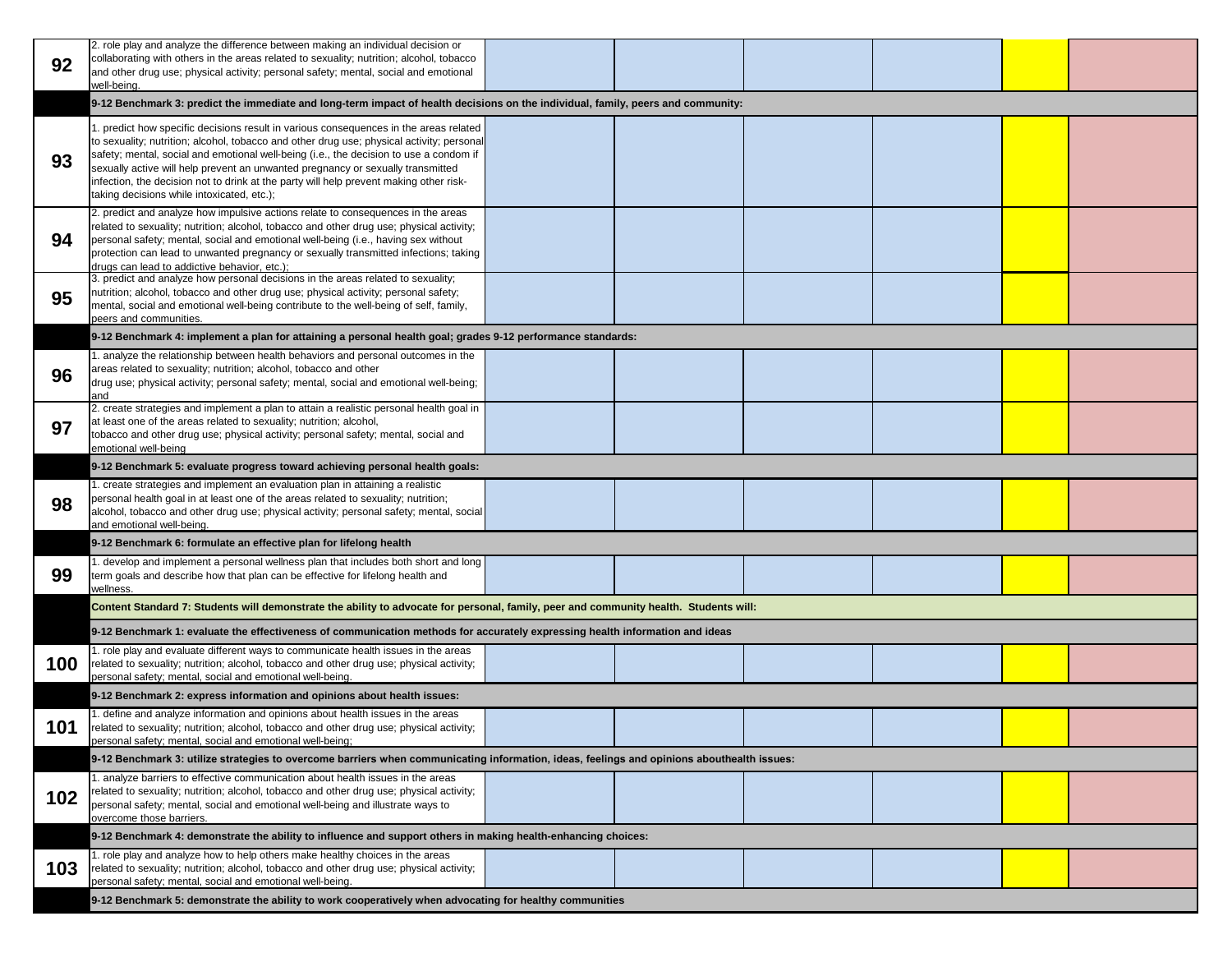| 104 | 1. role play and analyze how to work cooperatively when advocating for healthy<br>individuals, families and schools in the areas related to sexuality; nutrition; alcohol,<br>tobacco and other drug use; physical activity; personal safety; mental, social and<br>emotional well-being; |  |  |
|-----|-------------------------------------------------------------------------------------------------------------------------------------------------------------------------------------------------------------------------------------------------------------------------------------------|--|--|
|     | 9-12 Benchmark 6: demonstrate the ability to adapt health messages and communication techniques to the characteristics of aparticular audience:                                                                                                                                           |  |  |
| 105 | . identify how healthy messages and communication techniques can target different audiences;                                                                                                                                                                                              |  |  |
| 106 | 2. create positive health messages in the areas related to sexuality; nutrition;<br>alcohol; tobacco and other drug use; physical activity; personal safety; mental, social<br>and emotional well-being.                                                                                  |  |  |
|     |                                                                                                                                                                                                                                                                                           |  |  |

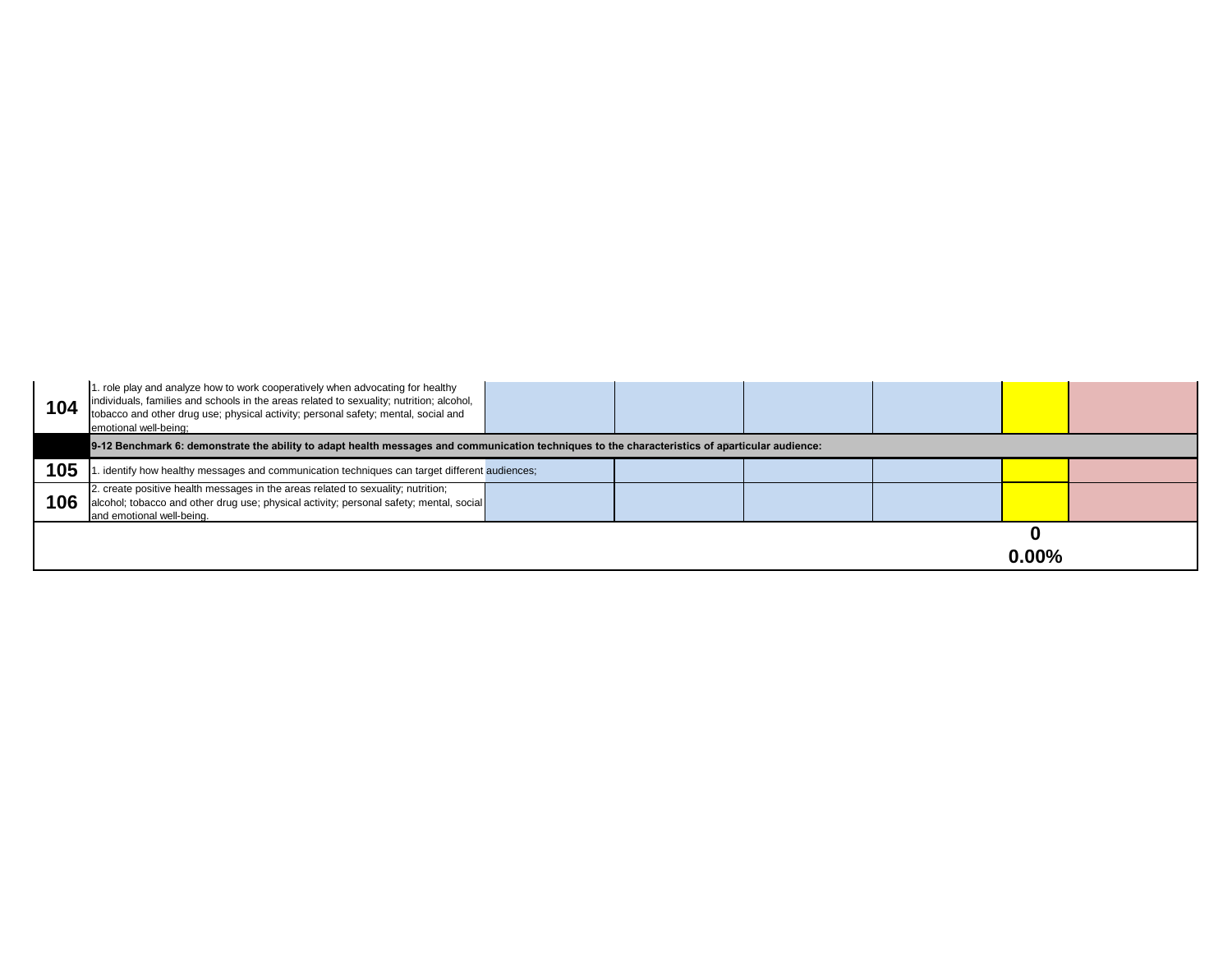|     | Criteria # SECTION 2: Other Relevant Criteria                                                                                                                                                                                                                                                                                                                                                                                                                                                       |                     |                     |                     |              |                          |
|-----|-----------------------------------------------------------------------------------------------------------------------------------------------------------------------------------------------------------------------------------------------------------------------------------------------------------------------------------------------------------------------------------------------------------------------------------------------------------------------------------------------------|---------------------|---------------------|---------------------|--------------|--------------------------|
|     | <b>Publisher Instructions:</b><br>$\square$ Section 2 criteria are scored as to whether the evidence occurs in the instructional material; they are NOT scored using Bloom's.<br>□ Citations for Section 2 Other Relevant Criteria" will usually refer to the Teacher Edition, but may refer to the Student Edition.<br>$\Box$ List one citation per occurrence cell.<br>$\Box$ All three citation occurrences must be found satisfactory by the Reviewer to meet the requirements of the standard. |                     |                     |                     |              |                          |
|     | Reviewer Instructions: Use the Teacher's Edition and the Student Edition to conduct this portion of the review.<br>$\square$ Zero (0): All 3 citations did not meet the requirements of the standard.<br>$\Box$ One and a Half (1.5): All 3 citations met the requirements of the standard.                                                                                                                                                                                                         |                     |                     |                     |              |                          |
|     | SECTION 2.A: Other Relevant Criteria - Publisher's Criteria                                                                                                                                                                                                                                                                                                                                                                                                                                         |                     |                     |                     |              |                          |
|     | Materials aligned with standards provide sequential, cumulative instruction<br>and practice opportunities for a full range of foundational skills. (Specify or<br>cite how the following instructional recommendations occur within this<br>curriculum.)                                                                                                                                                                                                                                            | <b>Occurrence 1</b> | <b>Occurrence 2</b> | <b>Occurrence 3</b> | <b>SCORE</b> | <b>Reviewer Comments</b> |
| 107 | Academic Vocabulary: Provide focused resources to support students' acquisition<br>of both general academic vocabulary and domain-specific vocabulary.                                                                                                                                                                                                                                                                                                                                              |                     |                     |                     |              |                          |
| 108 | <b>Content:</b> Provide clearly stated learning goals and objectives for lessons and tasks.                                                                                                                                                                                                                                                                                                                                                                                                         |                     |                     |                     |              |                          |
| 109 | <b>Content:</b> Provide a scope and sequence that enables students to demonstrate their<br>independent capacity to read and write at the appropriate level of complexity and<br>sophistication defined by the standards.                                                                                                                                                                                                                                                                            |                     |                     |                     |              |                          |
| 110 | <b>Equity:</b> Offer strategies for teachers to meet the needs of a range of learners,<br>including advanced students and those requiring remediation.                                                                                                                                                                                                                                                                                                                                              |                     |                     |                     |              |                          |
| 111 | Equity: Provide a balanced representation of people and points of view and is free<br>of bias regarding issues such as race, gender, religion, environment, business,<br>industry, political orientation, careers, and career choices.                                                                                                                                                                                                                                                              |                     |                     |                     |              |                          |
| 112 | Equity: Provide opportunities for teacher and students to integrate with other content<br>areas.                                                                                                                                                                                                                                                                                                                                                                                                    |                     |                     |                     |              |                          |
| 113 | <b>Assessment:</b> Offer assessment tools that measure student progress.                                                                                                                                                                                                                                                                                                                                                                                                                            |                     |                     |                     |              |                          |
| 114 | Assessment: Offer varied formative and summative assessment tools, clearly<br>defining which standards are being assessed.                                                                                                                                                                                                                                                                                                                                                                          |                     |                     |                     |              |                          |
| 115 | Technology and Digital Resources: Materials include teacher supports, strategies<br>and resources in the Teacher Edition that are user-friendly and supportive of student<br>learning.                                                                                                                                                                                                                                                                                                              |                     |                     |                     |              |                          |
|     | SECTION 2.B: Other Relevant Criteria - Student/Teacher Edition                                                                                                                                                                                                                                                                                                                                                                                                                                      |                     |                     |                     |              |                          |
|     |                                                                                                                                                                                                                                                                                                                                                                                                                                                                                                     | <b>Occurrence 1</b> | <b>Occurrence 2</b> | <b>Occurrence 3</b> | <b>SCORE</b> | <b>Reviewer Comments</b> |
| 116 | The material provides pictorials, graphics and illustrations that represent diversity of<br>cultures, race, color, creed, national origin, age, gender, language or disability.                                                                                                                                                                                                                                                                                                                     |                     |                     |                     |              |                          |
| 117 | The material provides a variety of cultural perspectives used within the lesson<br>content to account for various cultural/background experiences.                                                                                                                                                                                                                                                                                                                                                  |                     |                     |                     |              |                          |
| 118 | The material provides an introduction to the lesson including the comprehension<br>questions (i.e., focus questions or guiding questions) the student will be expected to<br>answer at the conclusion of the classroom instruction.                                                                                                                                                                                                                                                                 |                     |                     |                     |              |                          |
| 119 | The material provides activities for students to make interdisciplinary connections to<br>science, language arts, math, music, art and sports plus connections with their<br>personal experiences.                                                                                                                                                                                                                                                                                                  |                     |                     |                     |              |                          |
| 120 | The material provides references to support student learning such as a glossary and<br>word lists.                                                                                                                                                                                                                                                                                                                                                                                                  |                     |                     |                     |              |                          |
| 121 | Within each lesson of the Teacher's Edition, there are clear measurable learning<br>objectives and opportunities for differentiated instruction.                                                                                                                                                                                                                                                                                                                                                    |                     |                     |                     |              |                          |
| 122 | The Teacher's Edition provides tiered activities for differentiated instruction to meet<br>the needs of all students including below proficiency and advanced learners.                                                                                                                                                                                                                                                                                                                             |                     |                     |                     |              |                          |

| <b>SCORE</b> | <b>Reviewer Comments</b> |
|--------------|--------------------------|
|              |                          |
|              |                          |
|              |                          |
|              |                          |
|              |                          |
|              |                          |
|              |                          |
|              |                          |
|              |                          |

| <b>SCORE</b> | <b>Reviewer Comments</b> |
|--------------|--------------------------|
|              |                          |
|              |                          |
|              |                          |
|              |                          |
|              |                          |
|              |                          |
|              |                          |